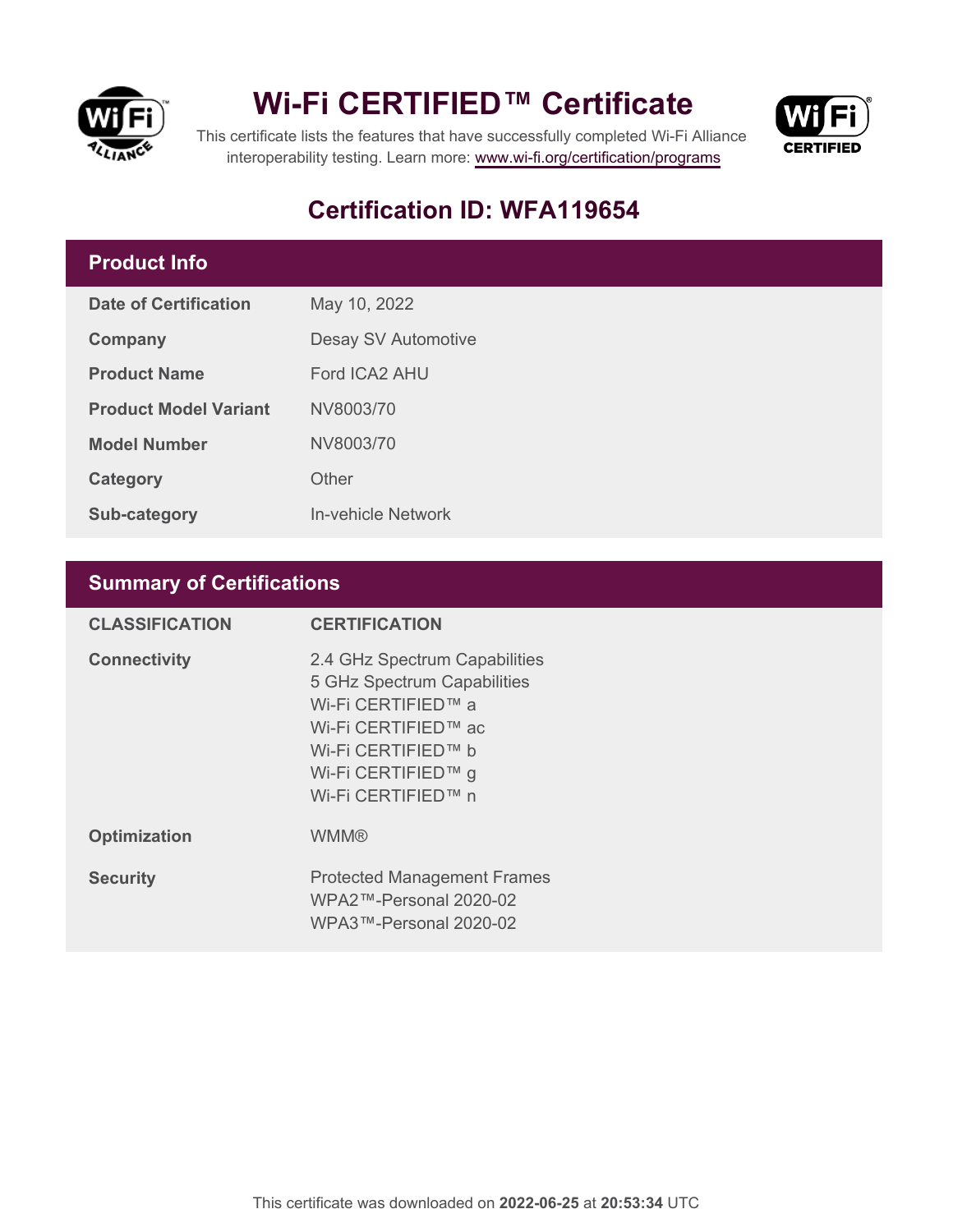

# **Wi-Fi CERTIFIED™ Certificate**

**Certification ID: WFA119654**



| <b>Role: Access Point</b><br>Page 2 of 3                          |                                   |               |              |  |
|-------------------------------------------------------------------|-----------------------------------|---------------|--------------|--|
| <b>Wi-Fi Components</b>                                           |                                   |               |              |  |
| <b>Wi-Fi Component Operating System</b>                           | <b>RF Architecture</b>            |               |              |  |
| Android8.1.0<br><b>Wi-Fi Component Firmware</b><br>A <sub>0</sub> | <b>Bands Supported</b>            | Transmit (Tx) | Receive (Rx) |  |
|                                                                   | $2.4$ GHz                         | $\mathbf{1}$  | 1            |  |
|                                                                   | 5 GHz                             | 1             | 1            |  |
| <b>Certifications</b>                                             |                                   |               |              |  |
| 2.4 GHz Spectrum Capabilities                                     | Wi-Fi CERTIFIED™ b                |               |              |  |
| 20 MHz Channel Width in 2.4 GHz                                   | Wi-Fi CERTIFIED™ g                |               |              |  |
| <b>5 GHz Spectrum Capabilities</b>                                | Wi-Fi CERTIFIED™ n                |               |              |  |
| 20 MHz Channel Width in 5 GHz                                     | OBSS on Extension Channel         |               |              |  |
| 40 MHz Channel Width in 5 GHz<br>80 MHz Channel Width in 5 GHz    | Short Guard Interval<br>A-MPDU Tx |               |              |  |
|                                                                   |                                   |               |              |  |
| <b>Protected Management Frames</b>                                |                                   |               |              |  |
| <b>WMM®</b>                                                       |                                   |               |              |  |
| WPA2™-Personal 2020-02                                            |                                   |               |              |  |
| WPA3™-Personal 2020-02                                            |                                   |               |              |  |
| Wi-Fi CERTIFIED™ a                                                |                                   |               |              |  |
| Wi-Fi CERTIFIED™ ac                                               |                                   |               |              |  |
| A-MPDU with A-MSDU                                                |                                   |               |              |  |
| <b>MCS 8-9 Rx</b><br>Short Guard Interval                         |                                   |               |              |  |